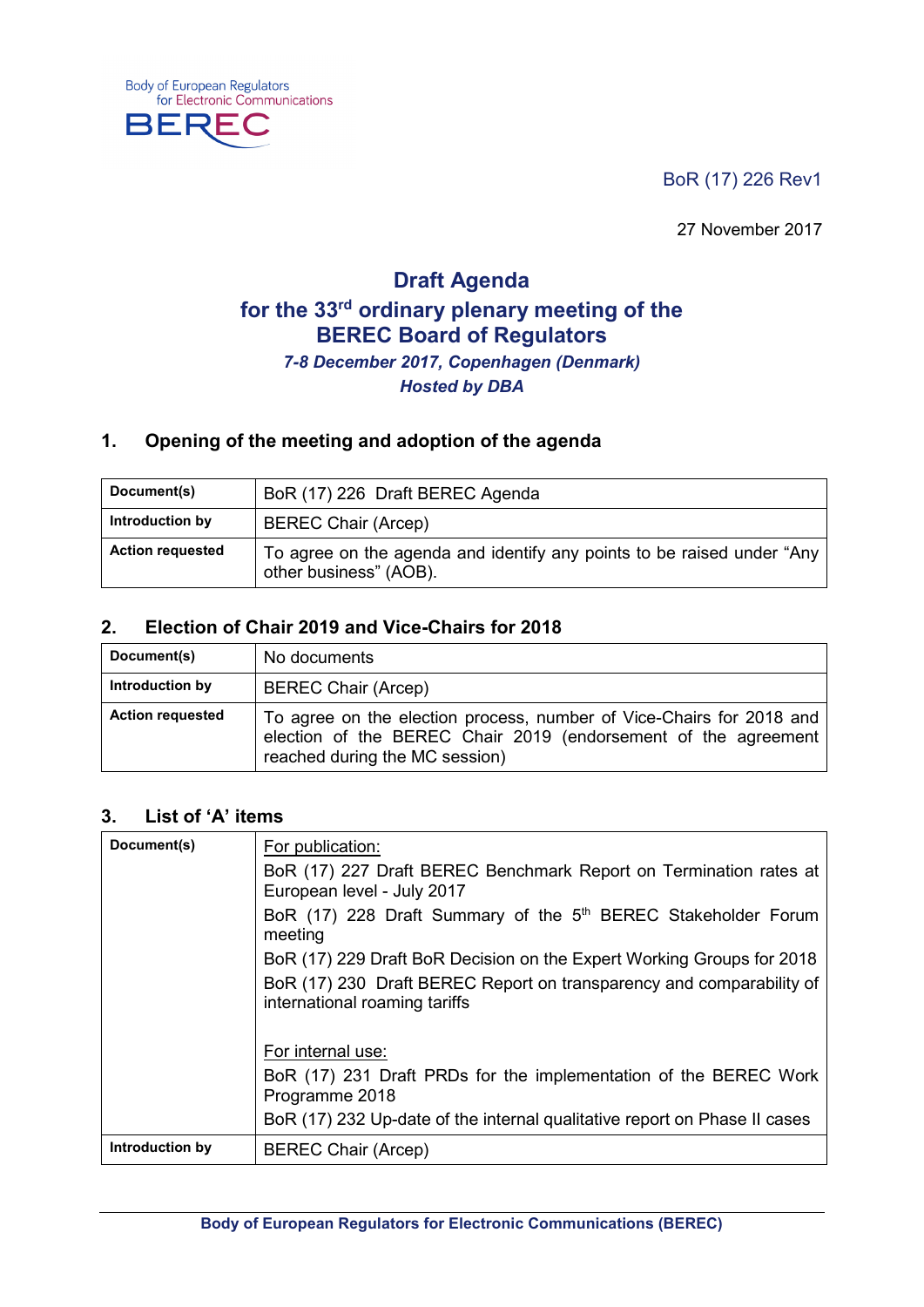| <b>Action requested</b> | To approve the documents included in the 'A' item list for publication and |
|-------------------------|----------------------------------------------------------------------------|
|                         | internal use                                                               |

### **4. Information from the Chair**

| Document(s)             | List of conferences and events attended by BEREC Chair and Incoming<br>Chair |
|-------------------------|------------------------------------------------------------------------------|
| Introduction by         | <b>BEREC Chair (Arcep)</b>                                                   |
| <b>Action requested</b> | To take note of the information                                              |

### **5. Information from the BEREC Office**

| Document(s)             | BoR (17) 233 Information on the electronic voting procedures since the<br>last plenary meeting          |
|-------------------------|---------------------------------------------------------------------------------------------------------|
|                         | BoR (17) 234 Information on the electronic voting procedures planned<br>between P4 (2017) and P1 (2018) |
|                         | BoR (17) 235 2017 BEREC Work Programme status update                                                    |
|                         | BoR (17) 236 Outline of BEREC Annual Reports for 2017                                                   |
| Introduction by         | <b>BEREC Office Representatives</b>                                                                     |
| <b>Action requested</b> | To take note of the information and discuss the outline of the BEREC<br>annual reports for 2017         |

### **6. BEREC Work Programme 2018**

| Document(s)             | BoR (17) 237 Draft BEREC report on the outcomes of the public<br>consultation on the draft BEREC Work Programme 2018<br>BoR (17) 238 Draft BEREC Work Programme 2018 |
|-------------------------|----------------------------------------------------------------------------------------------------------------------------------------------------------------------|
| Introduction by         | BEREC Vice-Chair representative (RTR)                                                                                                                                |
| <b>Action requested</b> | To approve for publication and submission of the BEREC WP 2018 to the<br>European Parliament, the Council and the European Commission                                |

### **7. BEREC Communications plan 2018**

| Document(s)             | BEREC CN (17) 239 Draft BEREC Communications plan 2018 |
|-------------------------|--------------------------------------------------------|
| Introduction by         | Ad-hoc Communication EWG Co-Chair (ComReg)             |
| <b>Action requested</b> | To approve for internal use                            |

## **8. Net Neutrality**

### **8.1. Implementation of Net Neutrality rules – exchange of experiences**

| Document(s)             | No document                                 |
|-------------------------|---------------------------------------------|
| Introduction by         | Representatives of NRAs                     |
| <b>Action requested</b> | To discuss and take note of the information |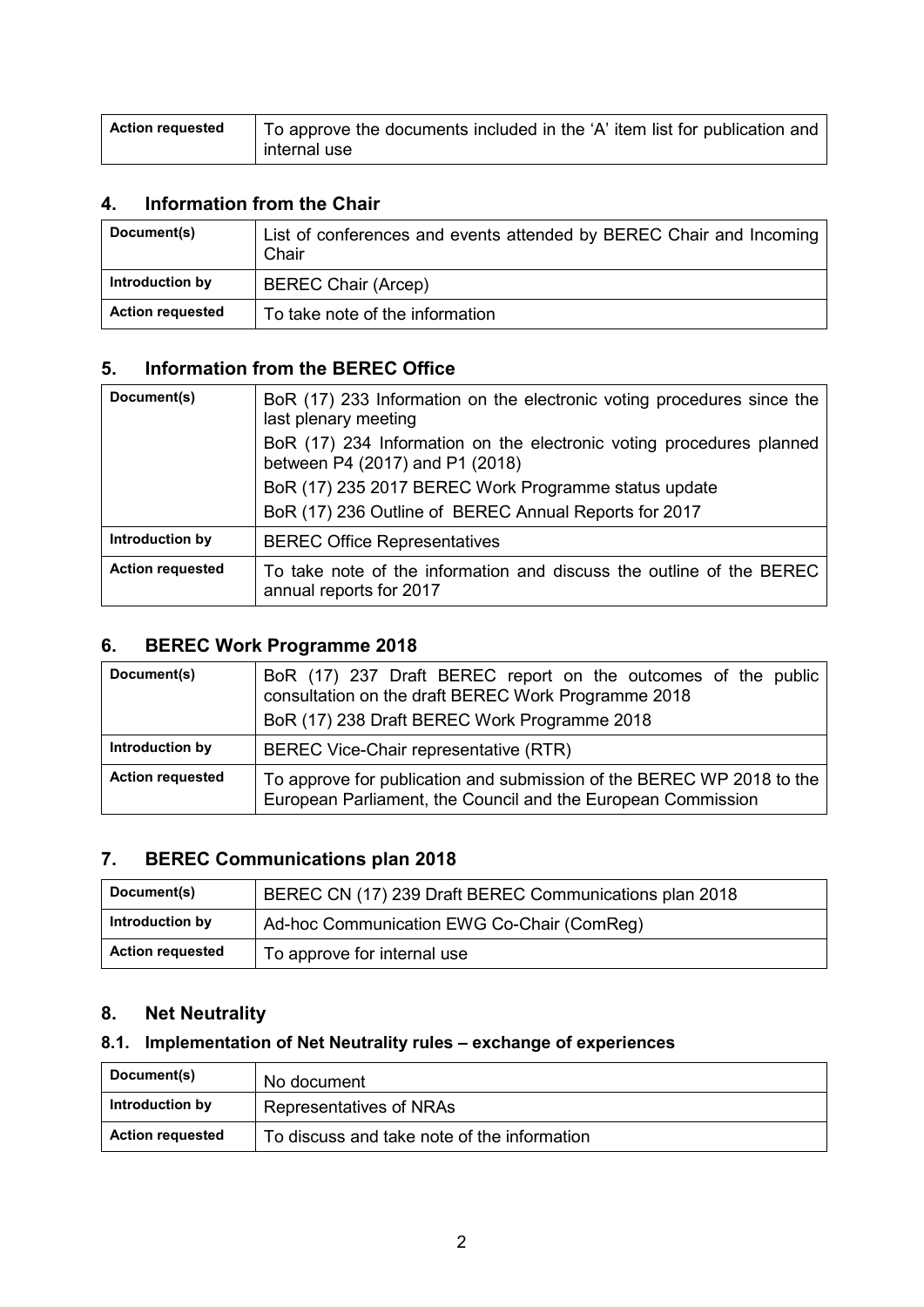#### **8.2. Implementation of Regulation 2015/2120 and Guidelines on net neutrality**

| Document(s)             | BoR (17) 240 Draft BEREC report on implementation of Regulation<br>2015/2020 and related BEREC guidelines |
|-------------------------|-----------------------------------------------------------------------------------------------------------|
| Introduction by         | NN EWG Co-Chairs (Nkom/ACM)                                                                               |
| <b>Action requested</b> | To approve for publication and discuss on the way forward                                                 |

#### **8.3. Net neutrality supervision tools and methods**

| Document(s)             | BoR (17) 241 Draft BEREC analysing tools and methods used to identify<br>contractual, commercial and technical practices for the implementation of<br>article 3 of Regulation 2015/2120, including recommendations to NRAs |
|-------------------------|----------------------------------------------------------------------------------------------------------------------------------------------------------------------------------------------------------------------------|
| Introduction by         | NN EWG Co-Chairs (Nkom/ACM)                                                                                                                                                                                                |
| <b>Action requested</b> | To approve for publication                                                                                                                                                                                                 |

#### **9. RemediesReport on the need to review the Common Positions on Market 3a, 3b and 4**

| Document(s)             | BoR (17) 242 Draft BEREC Report on the need to review the Common<br>Positions on Market 3a, 3b and 4                     |
|-------------------------|--------------------------------------------------------------------------------------------------------------------------|
| Introduction by         | Remedies EWG Co-Chairs (Ofcom/AGCOM)                                                                                     |
| <b>Action requested</b> | To decide on the opportunity to prepare a public version for adoption at<br>Plenary 1 2018 (or approve for internal use) |

#### **10. Next Generation Networks**

#### **10.1. Implementation of the broadband cost reduction directive (BCRD)**

| Document(s)             | BoR(17) 245 Draft BEREC Report on the implementation of the broadband<br>cost reduction directive (BCRD) |
|-------------------------|----------------------------------------------------------------------------------------------------------|
| Introduction by         | NGN EWG Co-Chairs (RTR/BNetzA)                                                                           |
| <b>Action requested</b> | To approve for publication                                                                               |

#### **10.2. Analysis of individual NRA's current work around conditions to State aid funded infrastructure**

| Document(s)             | BoR (17) 246 Draft BEREC Report on the analysis of individual NRA's<br>current work around conditions to State aid funded infrastructure |
|-------------------------|------------------------------------------------------------------------------------------------------------------------------------------|
| Introduction by         | NGN EWG Co-Chairs (RTR/BNetzA)                                                                                                           |
| <b>Action requested</b> | To approve for publication                                                                                                               |

### **11. Regulatory Framework**

| Document(s)             | BoR (17) 244 Fact-finding exercise on NRAs' competencies |
|-------------------------|----------------------------------------------------------|
| Introduction by         | RF EWG Co-Chairs (AGCOM/NMHH)                            |
| <b>Action requested</b> | To approve for internal use                              |